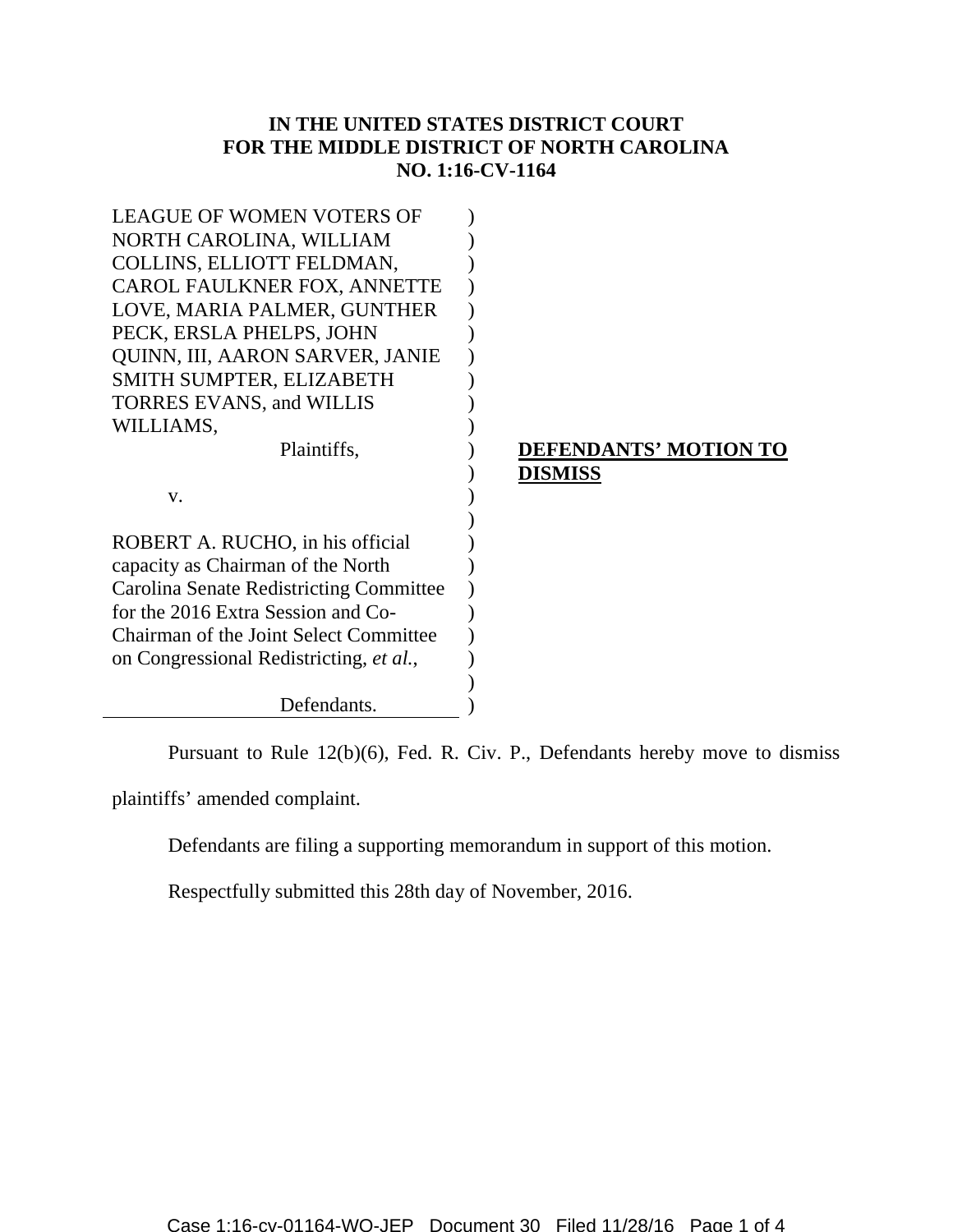#### OGLETREE, DEAKINS, NASH SMOAK & STEWART, P.C.

/s/ Thomas A. Farr Thomas A. Farr N.C. State Bar No. 10871 Phillip J. Strach N.C. State Bar No. 29456 Michael D. McKnight N.C. State Bar No. 36932 thomas.farr@ogletreedeakins.com phil.strach@ogletreedeakins.com 4208 Six Forks Road, Suite 1100 Raleigh, North Carolina 27609 Telephone: (919) 787-9700 Facsimile: (919) 783-9412

#### NORTH CAROLINA DEPARTMENT OF **JUSTICE**

By: /s/ Alexander McC. Peters Alexander McC. Peters Senior Deputy Attorney General N.C. State Bar No. 13654 apeters@ncdoj.gov N.C. Department of Justice P.O. Box 629 Raleigh, NC 27602 Telephone: (919) 716-6900 Facsimile: (919) 716-6763

*Counsel for Defendants*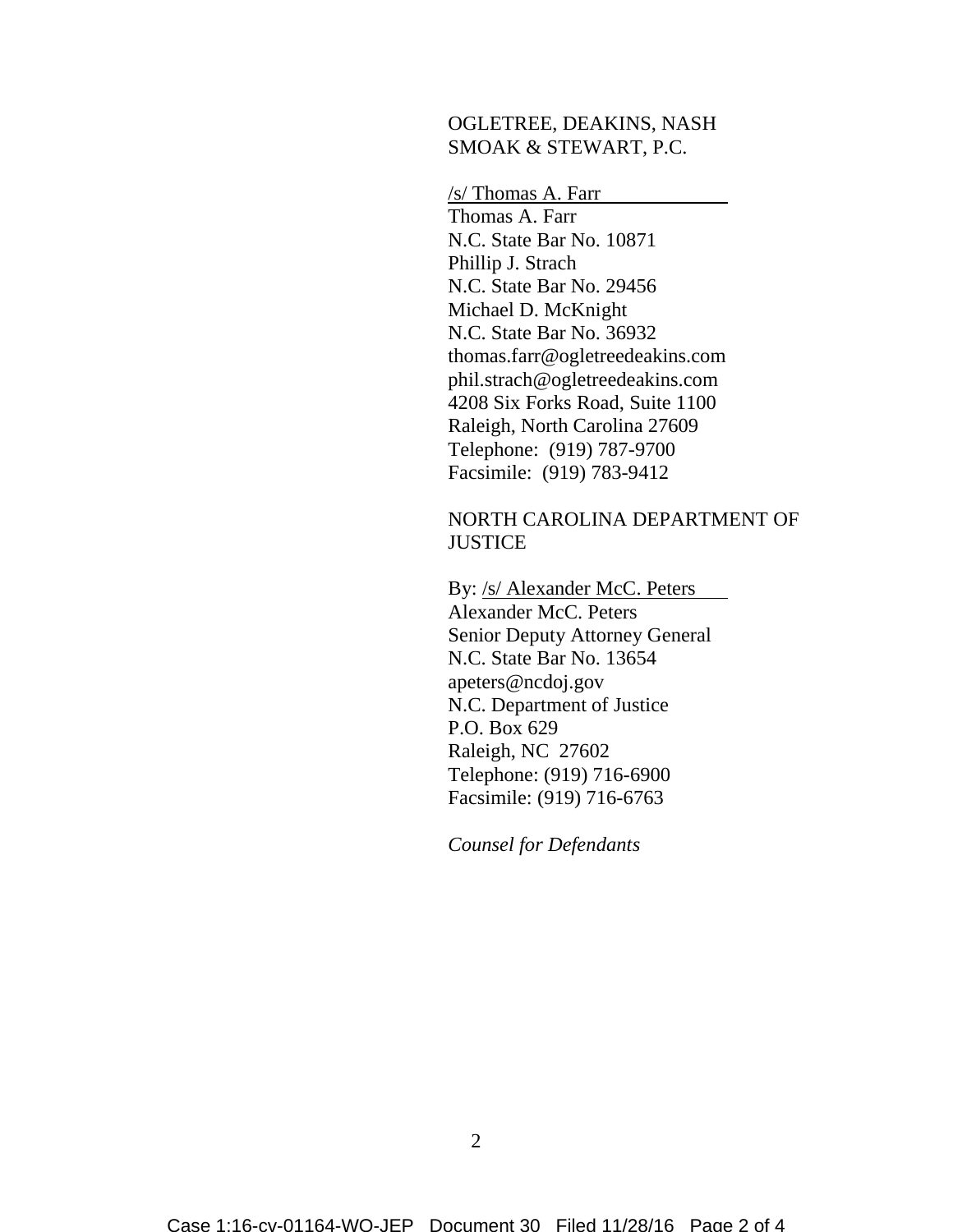## **CERTIFICATE OF SERVICE**

I, Thomas A. Farr, hereby certify that I have this day electronically filed the

foregoing **Defendants' Motion to Dismiss** with the Clerk of Court using the CM/ECF

system which will provide electronic notification of the same to the following:

Anita S. Earls Allison J. Riggs Emily Seawell Southern Coalition for Social Justice anitaearls@southerncoalition.org allisonriggs@southerncoalition.org emilyseawell@southerncoalition.org 1415 Highway 54, Suite 101 Durham, NC 27707 Telephone: 919-323-3380 ext. 115 Facsimile: 919-323-3942 Counsel for All Plaintiffs

J. Gerald Hebert Ruth Greenwood Annabelle Harless Danielle Lang Campaign Legal Center 1411 K Street NW, Suite 1400 Washington, DC 20005 Telephone: (202) 736-2200 ghebert@campaignlegalcenter.org rgreenwood@campaignlegalcenter.org aharless@campaignlegalcenter.org dlang@campaignlegalcenter.org

Nicholas O. Stephanopoulos University of Chicago Law School 1111 E  $60^{\text{th}}$  Street Chicago, IL 60637 Telephone: (773) 702-4226 nsteph@uchicago.edu